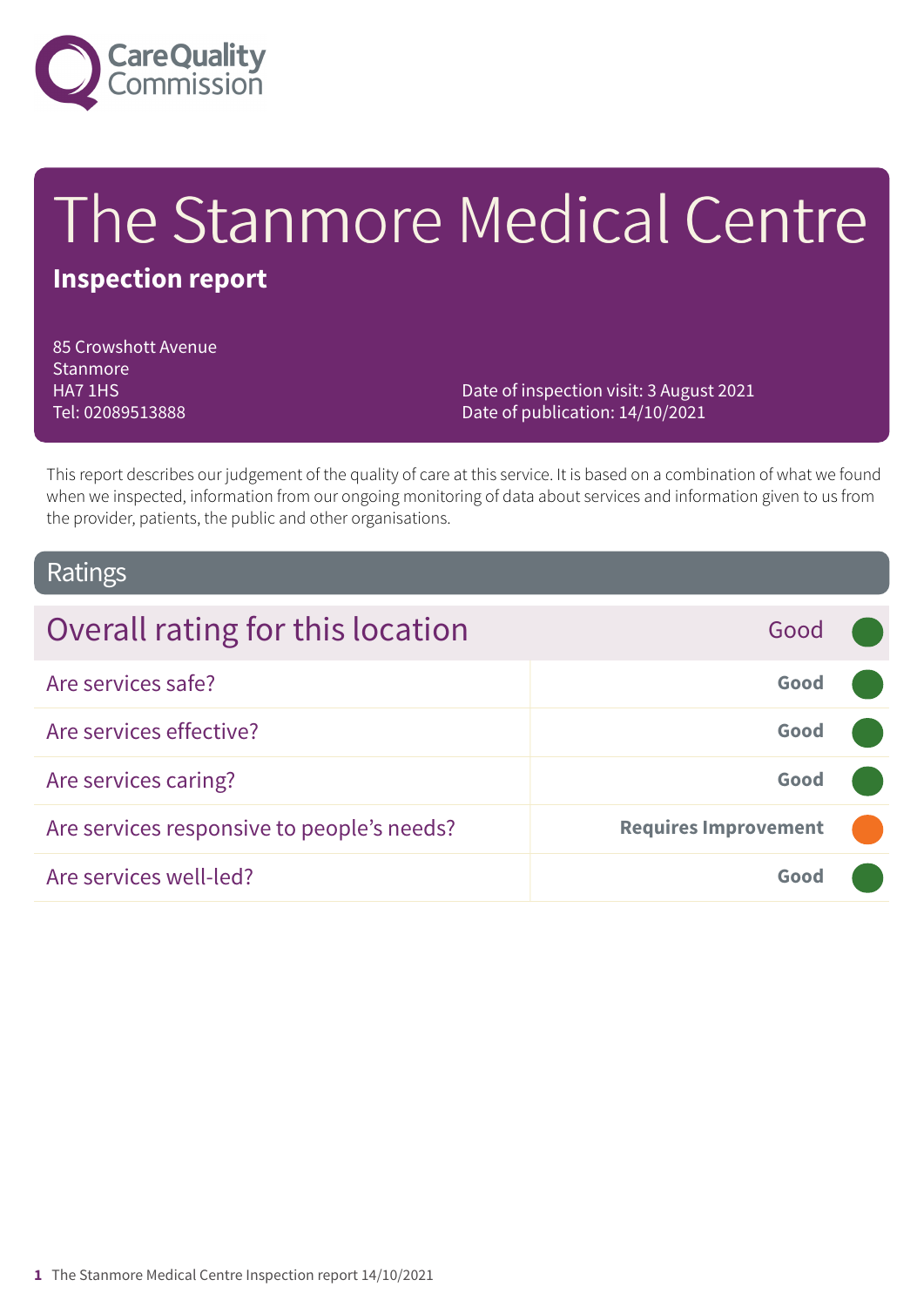# Overall summary

We previously carried out an announced comprehensive inspection at The Stanmore Medical Centre on 25 April 2019. The overall rating for the practice was requires improvement, with the exception of key question Effective which was rated good. The full report on the 25 April 2019 inspection can be found by selecting the 'all reports' link for The Stanmore Medical Centre on our website at www.cqc.org.uk.

Set out the ratings for each key question

Safe - Good

Effective - Good

Caring – Good

Responsive – Requires improvement

Well-led - Good

This inspection was an announced comprehensive follow-up inspection carried out on 3 August 2021 to confirm that the practice continued to make improvements on areas that we had identified at our previous inspection held on 25 April 2019. This report covers our findings in relation to those improvements and also additional improvements made since our last inspection. This inspection was carried out in a way which enabled us to spend a minimum amount of time on site. This was with consent from the provider and in line with all data protection and information governance requirements.

#### **Why we carried out this inspection**

This inspection was a comprehensive follow-up inspection to review progress against previous breaches of regulation

- The practice did not have clear systems and processes to keep patients safe. This included recruitment checks, staff immunisations, equipment checks, fire and health and safety, infection control and mandatory staff training.
- The processes in place to protect patients from avoidable harm required improvement. This was in relation to the timely review of pathology results, significant events and near misses.
- Not all staff had received training on identifying deteriorating or acutely unwell patients. They were not aware of actions to take in respect of such patients.
- The practice did not have appropriate systems in place for the safe management of medical gases, medicines and prescriptions.
- The practice was unable to demonstrate what action had been taken to improve patient experience in relation to listening to patients and treating them with care and concern.
- Patients did not always receive timely access to the practice.
- There was limited evidence to show what learning took as a result of complaints.
- Leaders could not always demonstrate that they had the capacity and skills to deliver high quality, sustainable care.
- The overall governance arrangements were ineffective.
- The systems for continuous learning and improvement were not always implemented effectively.

#### **How we carried out the inspection**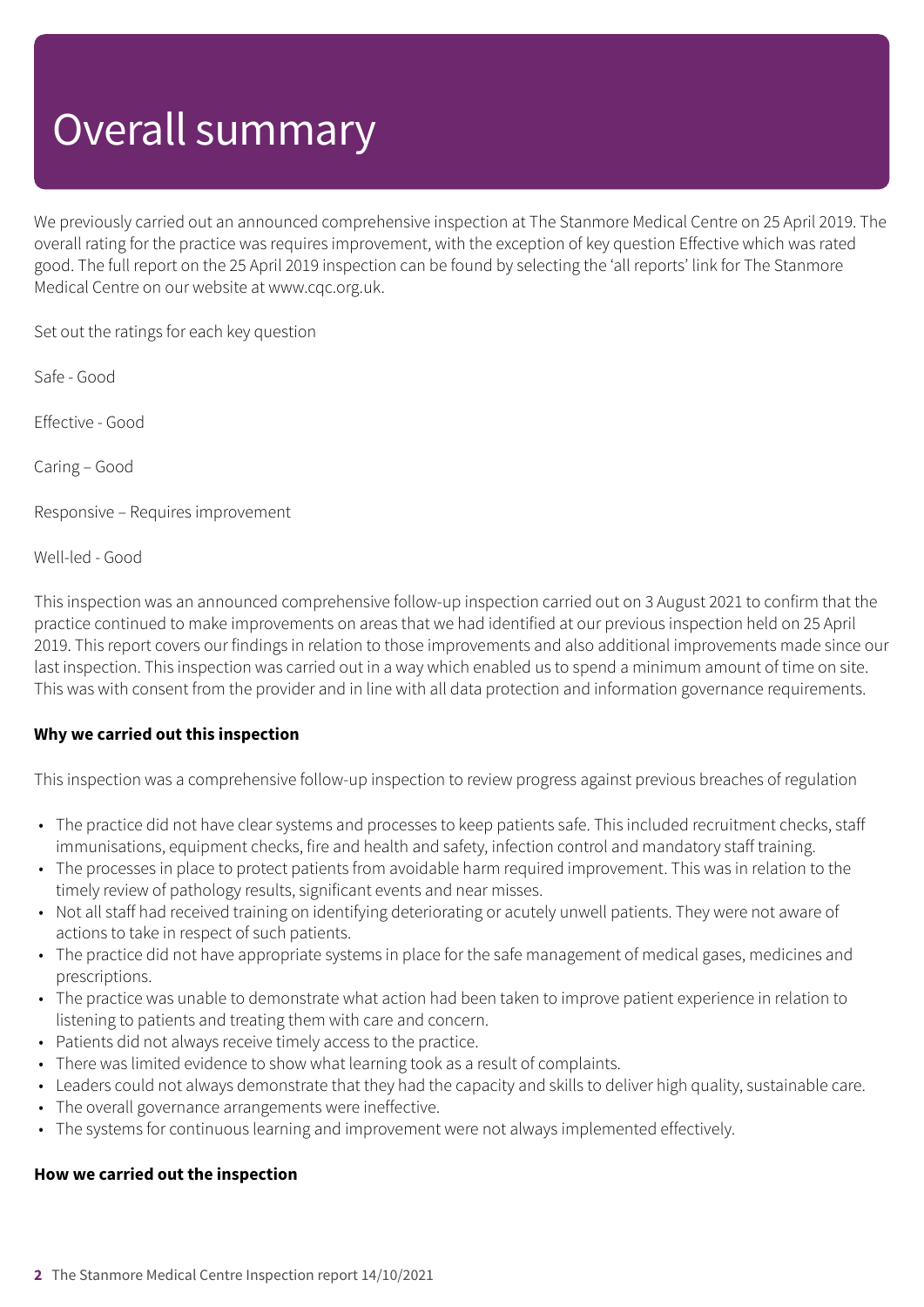# Overall summary

Throughout the pandemic CQC has continued to regulate and respond to risk. However, taking into account the circumstances arising as a result of the pandemic, and in order to reduce risk, we have conducted our inspections differently.

This inspection was carried out in a way which enabled us to spend a minimum amount of time on site. This was with consent from the provider and in line with all data protection and information governance requirements.

This included:

- Conducting staff interviews using video conferencing
- Completing clinical searches on the practice's patient records system and discussing findings with the provider
- Reviewing patient records to identify issues and clarify actions taken by the provider
- Requesting evidence from the provider
- A short site visit

#### **Our findings**

We based our judgement of the quality of care at this service on a combination of:

- what we found when we inspected
- information from our ongoing monitoring of data about services and
- information from the provider, patients, the public and other organisations.

**At this inspection we found there had been sufficient improvement to rate the safe, effective, caring and well-led key questions good, however responsive would remain as requires improvement as the practice had not improved patient experience in relation to accessing appointments and services. The ratings for the practice is now good overall.**

We found that:

- The practice had developed systems and processes to keep patients safe. This included recruitment checks, staff immunisations, equipment checks, fire and health and safety, infection control and mandatory staff training.
- There was a system for recording and acting on significant events. Staff understood their duty to raise concerns and report incidents and near misses. Leaders and managers supported them when they did so.
- All staff had received training on identifying deteriorating or acutely unwell patients and had had Sepsis training, there were posters in reception and clinical rooms.
- The systems and arrangements for managing medicines, including vaccines, emergency medicines and equipment minimised risks. The service kept prescription stationery securely and monitored its use.
- The practice was able to demonstrate what action had been taken to improve patient experience in relation to listening to patients and treating them with care and concern.
- Patient survey results however were still lower than local and national averages for access to services..
- Privacy screens were available in all clinical rooms.
- Due to patient feedback the service had installed a new telephone system, increased the amount of administration and reception staff and introduced an online triage system to augment the existing telephone triage.
- Leaders could demonstrate that they had the capacity and skills to deliver high quality, sustainable care.
- The practice had a clear vision, that vision was supported by a credible strategy. The service had made several improvements to improve patient care in the last 12 months.
- **3** The Stanmore Medical Centre Inspection report 14/10/2021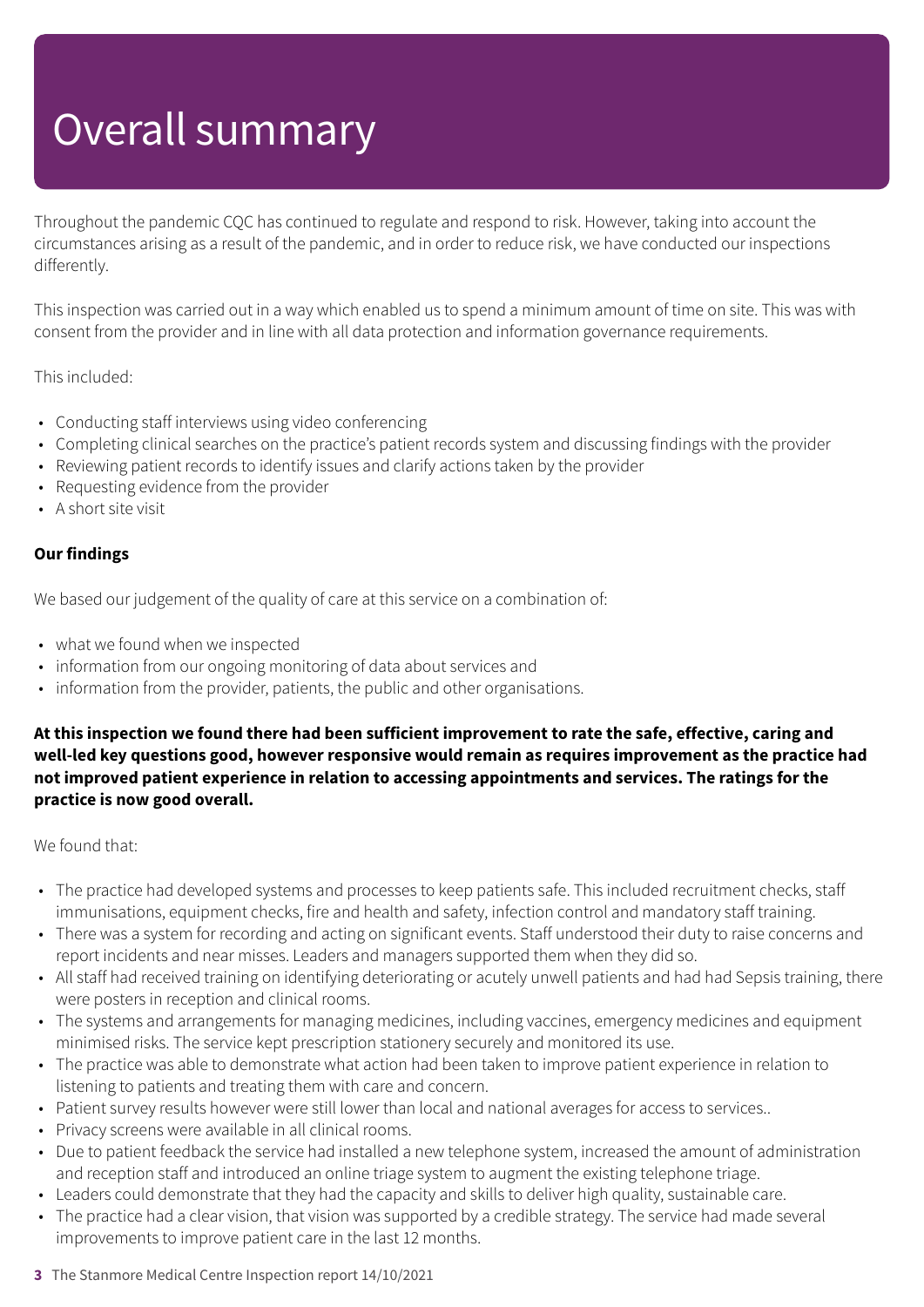# Overall summary

- The provider conducted safety risk assessments. It had appropriate safety policies, which were regularly reviewed and communicated to staff. They outlined clearly who to go to for further guidance. Staff received safety information from the service as part of their induction and refresher training. The service had systems to safeguard children and vulnerable adults from abuse.
- The provider carried out staff checks at the time of recruitment and on an ongoing basis where appropriate, we reviewed the recruitment and training files for five members of staff and found that all of the recommended checks and training had been completed.
- All staff received up-to-date safeguarding and safety training appropriate to their role.
- The service used information about care and treatment to make improvements. The service made improvements through the use of completed audits. Clinical audit had a positive impact on quality of care and outcomes for patients.

Whilst we found no breaches of regulations, the provider **should**:

- Continue to review and improve the uptake of cervical screening and the childhood immunisation programme.
- Continue to improve and review the management of complaints.
- Continue to review the National GP Patient Survey results and make improvements with patient satisfaction with accessing services.

#### **Details of our findings and the evidence supporting our ratings are set out in the evidence tables.**

#### **Dr Rosie Benneyworth** BM BS BMedSci MRCGP

Chief Inspector of Primary Medical Services and Integrated Care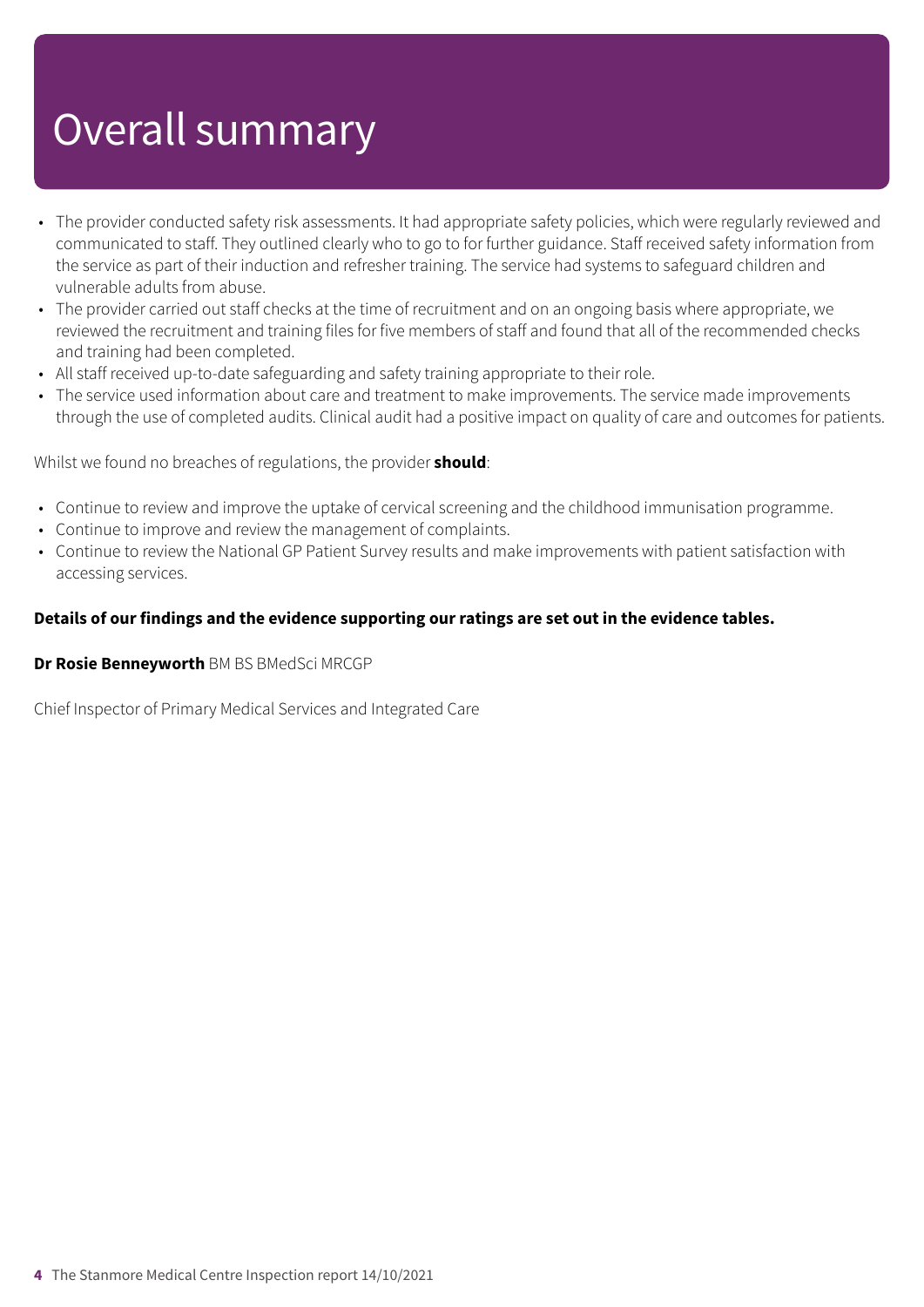# Population group ratings

| <b>Older people</b>                                                        | <b>Requires Improvement</b> |  |
|----------------------------------------------------------------------------|-----------------------------|--|
| <b>People with long-term conditions</b>                                    | <b>Requires Improvement</b> |  |
| <b>Families, children and young people</b>                                 | <b>Requires Improvement</b> |  |
| Working age people (including those recently retired and<br>students)      | <b>Requires Improvement</b> |  |
| People whose circumstances may make them vulnerable                        | <b>Requires Improvement</b> |  |
| People experiencing poor mental health (including people<br>with dementia) | <b>Requires Improvement</b> |  |

### Our inspection team

Our inspection team was led by a CQC lead inspector who spoke with staff using video conferencing facilities and undertook a site visit. The team included a GP specialist advisor who spoke with staff using video conferencing facilities and completed clinical searches and records reviews without visiting the location.

# Background to The Stanmore Medical Centre

The Stanmore Medical Centre is located at 85 Crowshott Avenue, Stanmore, Stanmore, HA7 1HS.

The branch surgery is located at Stanmore Park Medical Centre, William Drive, Stanmore, HA7 1HS. The branch surgery at William Drive was not visited as part of the inspection. The surgery has good transport links and there is a pharmacy located nearby.

The provider is registered with CQC to deliver the Regulated Activities;

- Diagnostic and screening procedures,
- Family planning,
- Maternity and midwifery services,
- Surgical procedures
- Treatment of disease, disorder or injury.

The practice is located within the Harrow Clinical Commissioning Group (CCG) and provides services to 13,748 patients under the terms of a general medical services (GMS) contract. This is a contract between general practices and NHS England for delivering services to the local community.

The Stanmore Medical Centre provides primary medical services to approximately 13,748 patients living in Harrow. This includes 180 patients looked after in seven homes exclusively by the practice.

Information published by Public Health England, rates the level of deprivation within the practice population group as eight, on a scale of one to ten. Level one represents the highest levels of deprivation and level ten the lowest. Male life expectancy is 83 years compared to the national average of 79 years. Female life expectancy is 86 years, compared to the national average of 83 years.

Information from Public Health England states that 49% of the practice population is a White background with a further 38% of the population originating the Asian background. The practice has a higher than the national average number of patients below 18 years of age and a lower than the national average number of patients below four years of age.